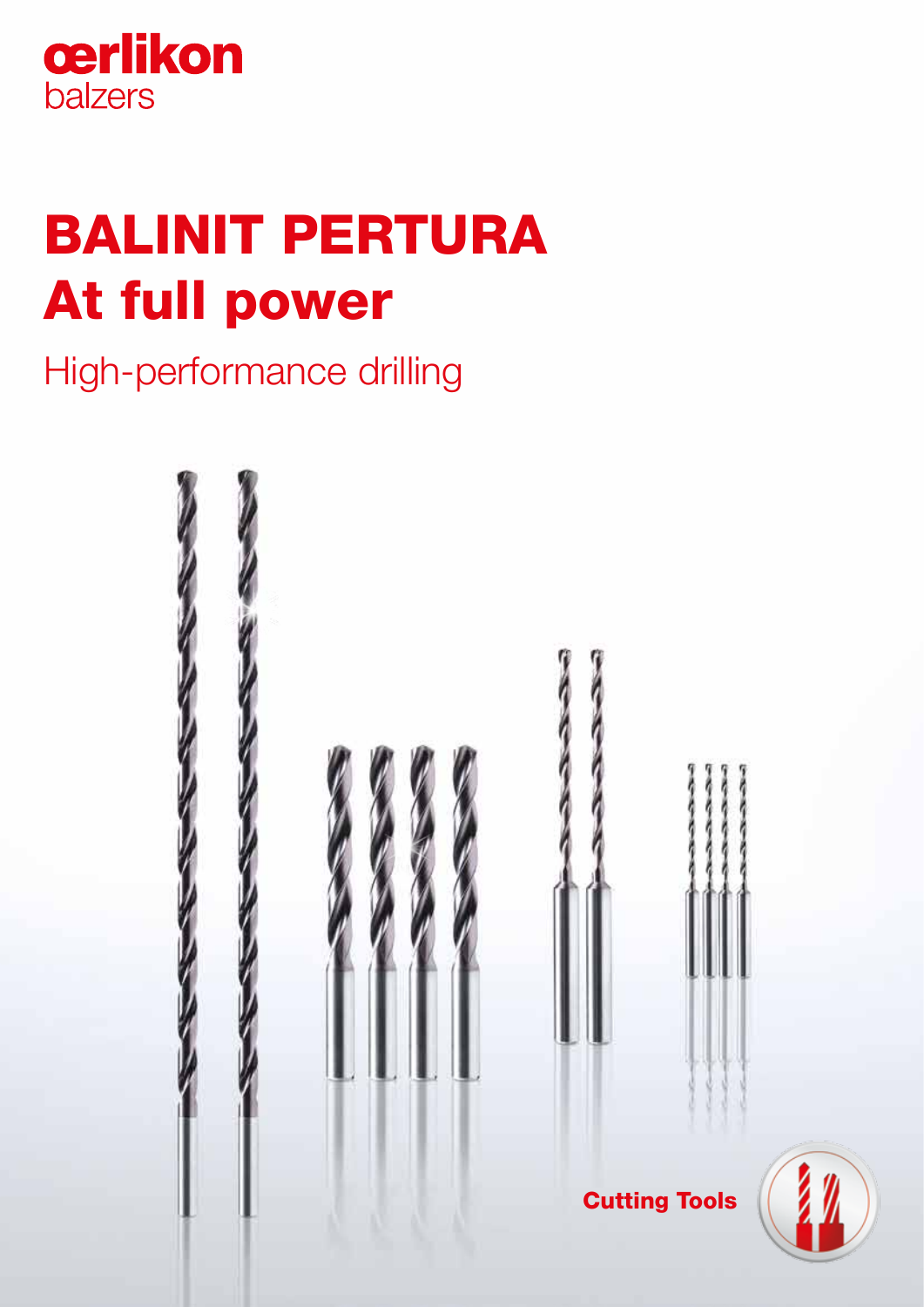# BALINIT PERTURA You benefit from more performance and flexibility

BALINIT® PERTURA is a coating for all high-performance carbide drills. It is the result of the refinement process involving our BALINIT® FUTURA and HELICA coatings. Regardless of whether for machining operations in steel or cast iron, for new or recoating: With its unique nanolayer structure, BALINIT® PERTURA enhances the stability and process reliability of your tools even under difficult

machining conditions. This means reduced tool changing and increased machine service life. Moreover, machining times are shortened, which in turn allows for maximum machine capacity utilization as well as savings in production costs. There are numerous advantages offered only by Oerlikon Balzers, a global technology leader in hard coatings.

# Every coating property is a factor for success

| <b>OPTIMIZED PERFORMANCE</b>                                                |  |                                                                                                              |  |
|-----------------------------------------------------------------------------|--|--------------------------------------------------------------------------------------------------------------|--|
| Nanolayer structure and<br>specific layer composition                       |  | <b>Consistent prevention of crack growth</b><br>Versatile application in highend drilling                    |  |
| Optimal balance between residual stress,<br>hardness and fracture toughness |  | Applications at moderate and high cutting<br>speeds possible                                                 |  |
| Enormous abrasion-resistance and<br>high hot hardness                       |  | <b>High tool lifetimes</b>                                                                                   |  |
| Extremely smooth coating surface                                            |  | <b>Trouble-free chip transport</b><br><b>Reduction of cutting forces</b>                                     |  |
| Outstanding oxidation resistance                                            |  | Very high tool stability, especially of the<br>cutting edges<br>Extremely high service life, even with deep- |  |
|                                                                             |  | hole and dry drilling                                                                                        |  |

#### BALINIT® PERTURA

More productivity, process reliability and efficiency in carbide drilling

## Rely on a broad application range – even under difficult conditions

| <b>Ideal for a diverse variety</b><br>of carbide drills                 | <b>Ideal for</b><br>challenging materials                                                 | <b>Ideal for all cooling variants</b>                                |
|-------------------------------------------------------------------------|-------------------------------------------------------------------------------------------|----------------------------------------------------------------------|
| - Deep-hole drills<br>- Step drills<br>- As well as all standard drills | - C70<br>- GGG60<br>- GJV<br>- Materials with high tensile strength<br>- Stainless steels | - Internal cooling<br>- External cooling<br>- MQL<br>- Dry machining |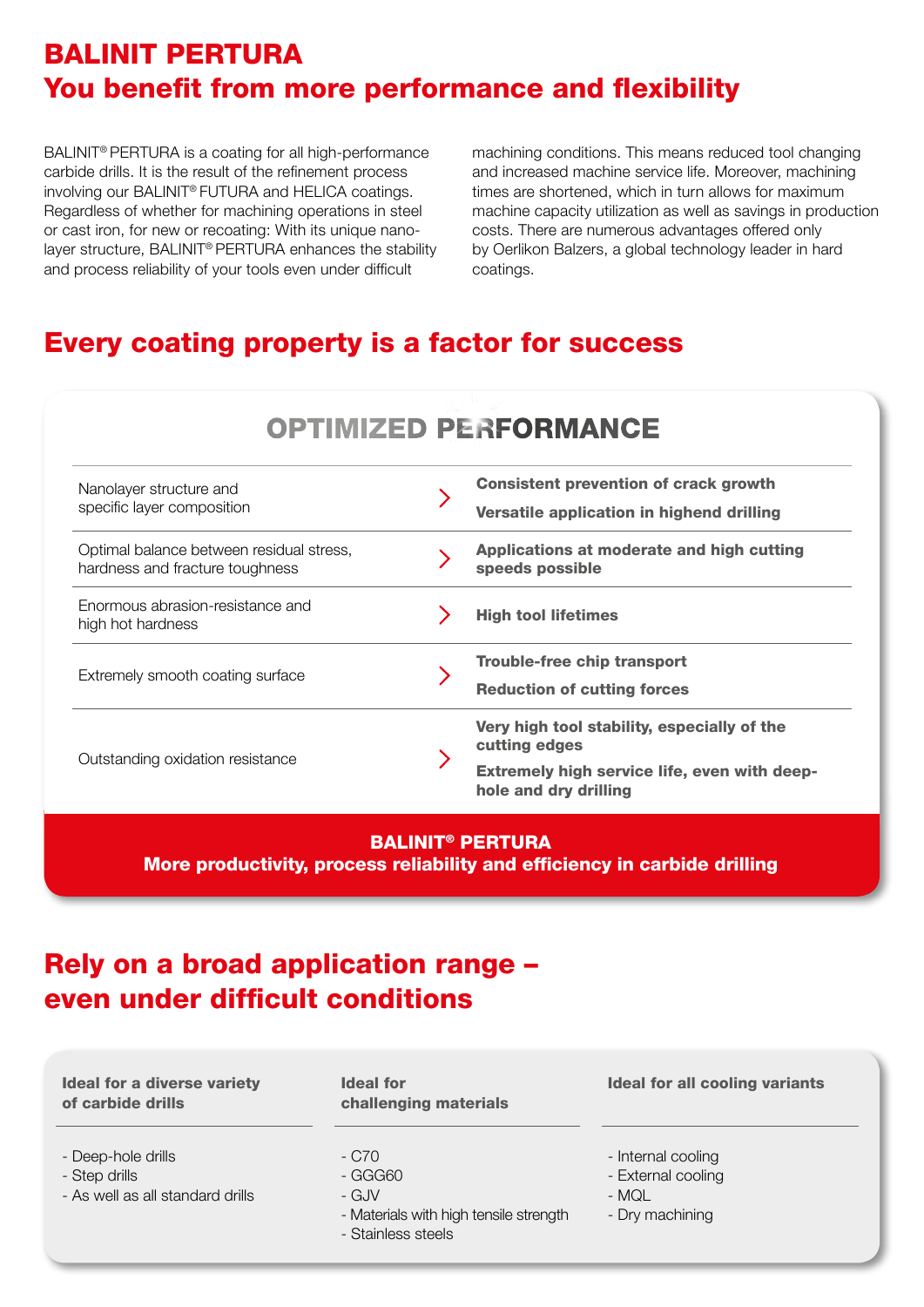# Obtain top performance statistics in your machining





#### $\Omega$ 100 200 300  $400$ **BALINIT<sup>®</sup> PERTURA BALINIT® HELICA BALINIT®** FUTURA No. of holes

Drilling in hot-work steel

#### Drilling in stainless steel



#### **Tool** Carbide drill  $\varnothing = 5.5$  mm Carbide drill  $\varnothing = 8.5$  mm

| Steel 1.2714 (~AISI L6, ~SKT4) | Steel 1.4571                   |
|--------------------------------|--------------------------------|
| 1200 N/mm <sup>2</sup>         | (AISI 316Ti, SUS316Ti)         |
| $v_c = 65$ m/min               | $v_c = 80$ m/min               |
| $f = 0.10$ mm/rev              | $f = 0.1$ mm/rev               |
| $L_n = 25$ mm                  | $L_n = 40$ mm                  |
| <b>MQL</b>                     | Internal cooling with emulsion |
| $VB = 0.3$ mm                  | $VB = 0.3$ mm                  |

Workpiece Steel 1.2714 (~AISI L6, ~SKT4)

**Cutting data**  $v_c = 65$  m/min

Criterion for end of service life

**Source Source** Oerlikon Balzers/University of Hamburg **Oerlikon Balzers cutting laboratory**